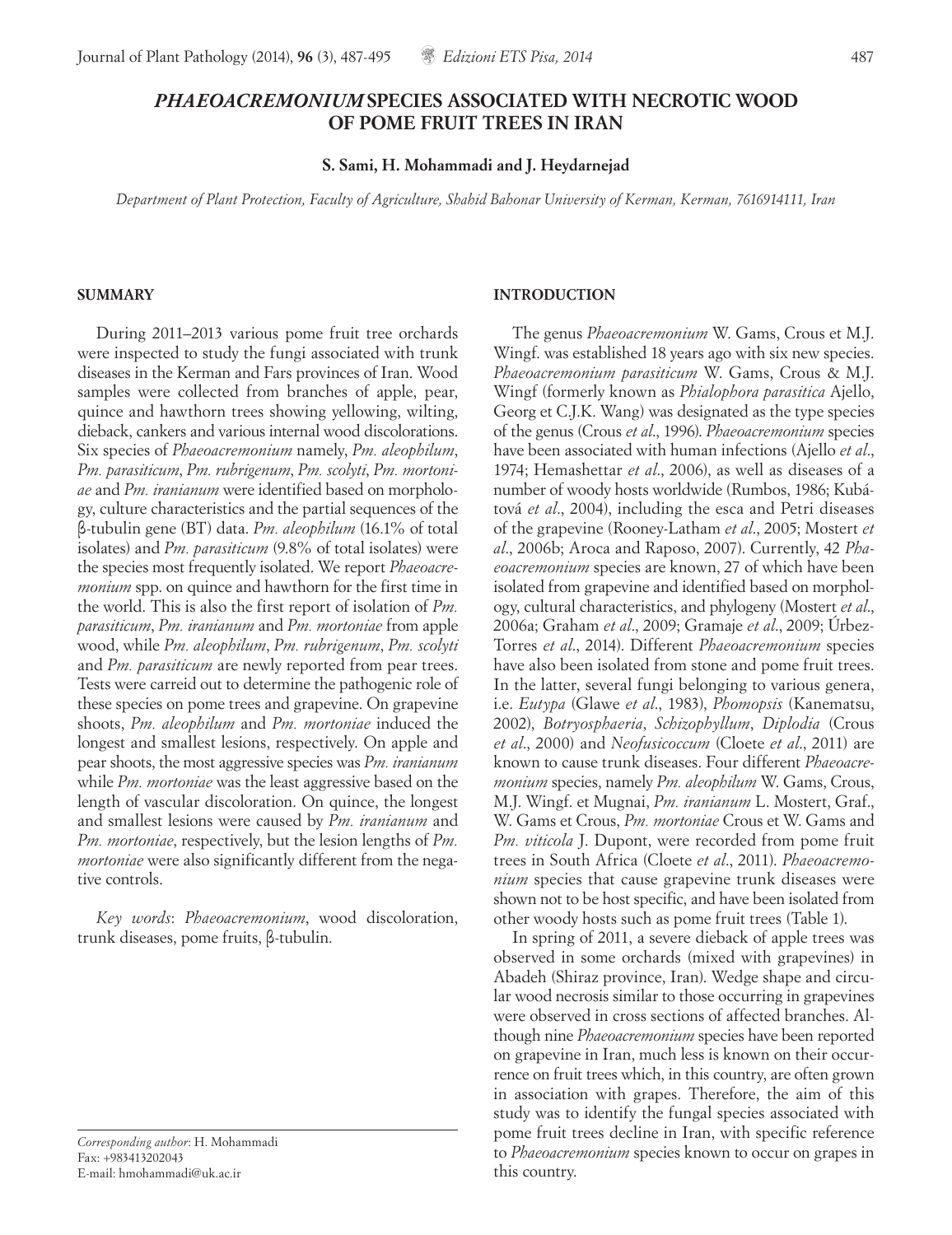|  |  |  | Table 1. A list of <i>Phaeoacremonium</i> species that have been found on grapevine and pome fruit tree <sup>r</sup> |  |  |  |  |  |
|--|--|--|----------------------------------------------------------------------------------------------------------------------|--|--|--|--|--|
|  |  |  |                                                                                                                      |  |  |  |  |  |

| Fungus                          | Host plant     | Reference                                                  |
|---------------------------------|----------------|------------------------------------------------------------|
| Phaeoacremonium aleophilum*     | Malus sp.      | Cloete et al. (2011)                                       |
|                                 | Vitis vinifera | Crous et al. (1996); Mohammadi et al. (2013)               |
|                                 | Pyrus sp.      | Cloete et al. (2011)                                       |
| Phaeoacremonium parasiticum*    | Vitis vinifera | Crous et al. (1996); Mohammadi et al. (2013)               |
| Phaeoacremonium iranianum*      | $Pyrus$ sp.    | Cloete et al. (2011)                                       |
|                                 | Vitis vinifera | Mostert et al. (2006a)                                     |
| Phaeoacremonium mortoniae*      | $Pyrus$ sp.    | Cloete et al. (2011); Mohammadi and Banihashemi (2012)     |
|                                 | Malus sp.      | Rooney-Latham et al. (2006)                                |
|                                 | Vitis vinifera | Groenewald et al. (2001); Mohammadi and Banihashemi (2012) |
| Phaeoacremonium angustius       | Malus sp.      | Rooney-Latham et al. (2006)                                |
|                                 | Vitis vinifera | Crous et al. (1996)                                        |
| Phaeoacremonium viticola*       | Pyrus sp.      | Cloete et al. (2011)                                       |
|                                 | Vitis vinifera | Dupont et al. (2000)                                       |
| Phaeoacremonium krajdenii       | Vitis vinifera | Mostert et al. (2005)                                      |
| Phaeoacremonium armeniacum      | Vitis vinifera | Graham et al. (2009)                                       |
| Phaeoacremonium scolyti         | Vitis vinifera | Mostert et al. (2006a)                                     |
| Phaeoacremonium austroafricanum | Vitis vinifera | Mostert et al. (2006a)                                     |
| Phaeoacremonium cinereum*       | Vitis vinifera | Gramaje et al. (2009)                                      |
| Phaeoacremonium tuscanum*       | Vitis vinifera | Essakhi et al. (2008); Mohammadi (2012)                    |
| Phaeoacremonium globosum        | Vitis vinifera | Graham et al. (2009)                                       |
| Phaeoacremonium griseorubrum    | Vitis vinifera | Mostert et al. (2005)                                      |
| Phaeoacremonium occidentale     | Vitis vinifera | Graham et al. (2009)                                       |
| Phaeoacremonium hungaricum      | Vitis vinifera | Essakhi et al. (2008)                                      |
| Phaeoacremonium croatiense      | Vitis vinifera | Essakhi et al. (2008)                                      |
| Phaeoacremonium australiense    | Vitis vinifera | Mostert et al. (2005)                                      |
| Phaeoacremonium rubrigenum*     | Vitis vinifera | Crous et al. (1996); Mohammadi (2013)                      |
| Phaeoacremonium inflatipes*     | Vitis vinifera | Crous et al. (1996); Mohammadi et al. (2013)               |
| Phaeoacremonium hispanicum      | Vitis vinifera | Gramaje et al. (2009)                                      |
| Phaeoacremonium subulatum       | Vitis vinifera | Mostert et al. (2005)                                      |
| Phaeoacremonium sicilianum      | Vitis vinifera | Essakhi et al. (2008)                                      |
| Phaeoacremonium venezuelense    | Vitis vinifera | Mostert et al. (2005)                                      |
| Phaeoacremonium alvesii         | Vitis vinifera | Mostert et al. (2005)                                      |
| Phaeoacremonium canadense       | Vitis vinifera | Úrbez-Torres et al. (2014)                                 |
| Phaeoacremonium roseum          | Vitis vinifera | Úrbez-Torres et al. (2014)                                 |

\*= *Phaeoacremonium* species that have been reported from grapevine in Iran.

### **MATERIALS AND METHODS**

**Sampling and fungal isolation.** A field survey was conducted on pome fruit trees to identify the fungi associated with trunk diseases in the provinces of Kerman (southeastern Iran) and Fars (south-western Iran) between April 2011 and July 2013. Wood samples were collected from branches of pear (*Pyrus communis*), apple (*Malus domestica*), quince (*Cydonia oblonga*) and hawthorn (*Crataegus pontica*) trees showing yellowing, wilting, dieback, decline, defoliation, cankers and internal wood necrosis, black vascular streaking or discolored tissues (Fig. 1). Cross and longitudinal sections were made at various places in the branches of each plant to investigate the distribution of internal wood necrosis. For fungal isolations, wood sections with internal necrosis were selected and cut into smaller sections. Pieces of wood measuring *ca.* 3×3×3 mm were excised from the margins between necrotic and healthy tissue. Wood chips were immersed in 1.5% sodium hypochlorite solution for 60sec, washed three times with sterile distilled water (SDW) and plated onto malt extract agar [MEA (Merck, Germany)] supplemented with 100mg/l streptomycin sulphate (MEAS). Plates were incubated at 25°C in the dark until growth could be detected. Subcultures were made from the growing hyphae onto potato dextrose agar [PDA (Merck, Germany)] or MEA plates. They were single-spored prior to morphological and molecular identification.

**Fungal identification.** *Morphological and cultural studies.* The initial identification of the isolates was made based on colony morphology according to visual characteristics such as colony colour and growth. *Phaeoacremonium* species were identified based on culture characters and pigment production on PDA, MEA and oatmeal agar [OA, 30 g oatmeal, 15 g agar (Merck, Germany)]. Microscopic observations of phialide type and shape, conidiophore morphology and hyphal wart size from aerial mycelium of the colonies were made on MEA. Radial growth of isolates was measured after 16 days at 25°C (Mostert *et al.*, 2006a).

**DNA extraction and molecular studies.** Species identifications were confirmed by analysis of the partial sequence of the β-tubulin (BT) gene. Fungal isolates selected for DNA extraction were cultured on PDA and incubated at 25°C for 12 days. Fungal mycelium and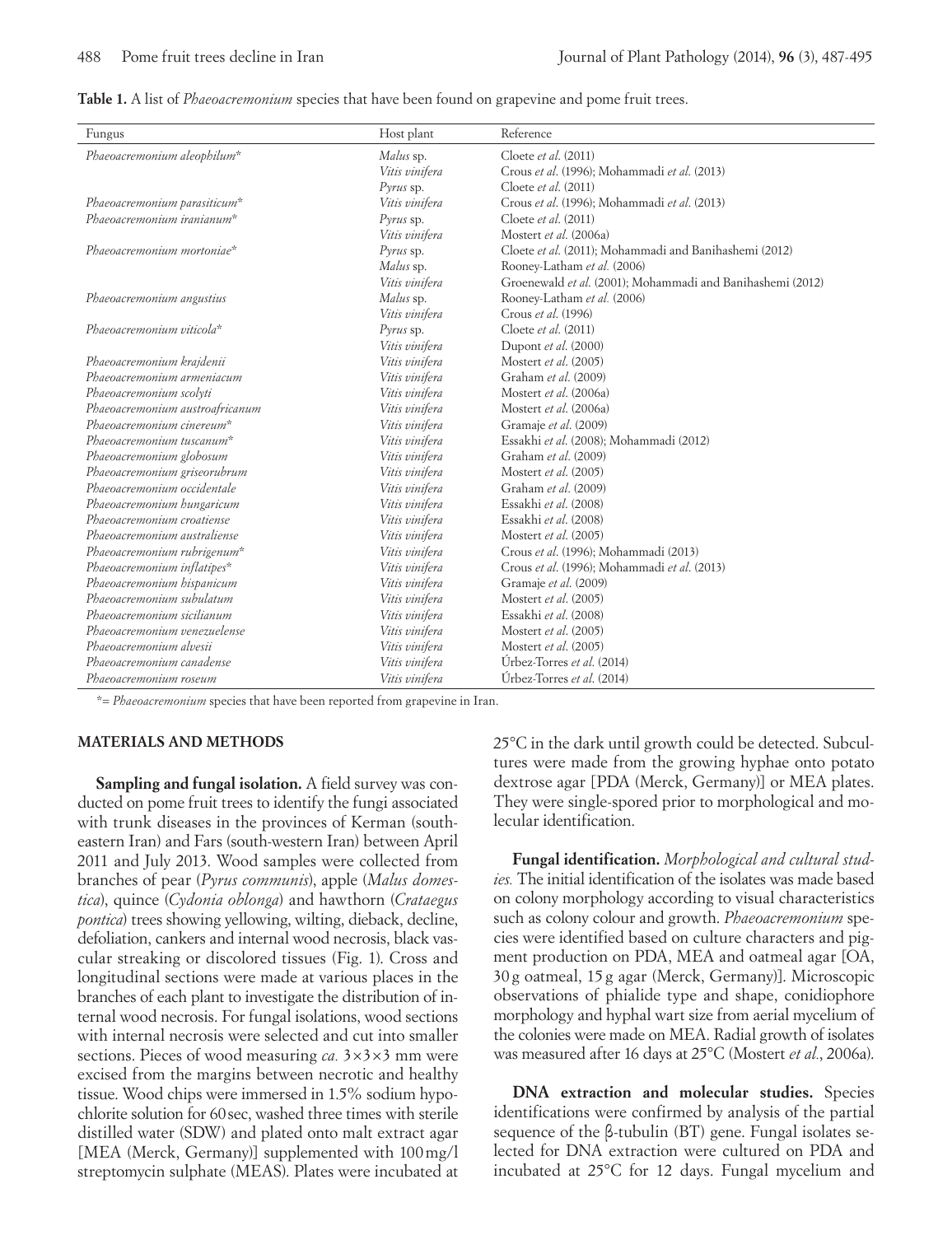

**Fig. 1.** Various internal symptom types associated with affected pome fruit trees in Iran. 1: Typical wedge-shaped necrosis on quince. 2 and 3: Wood necrosis expanded to occupy around half and even all interior of the affected branchs of apple and quince trees, respectively. 4: Central brown internal necrosis on apple. 5: Watery necrosis on apple. 6: Dark brown wood discoloration just below the bark on hawthorn. 7: Co-occurrence of brown internal necrosis (a) and black wood streaking (b) on quince. 8: Cooccurrence of brown internal necrosis (a), black wood streaking (b) and browon to black spots on quince. 9: Arch shaped necrosis on pear. 10: Central necrosis on a lateral branch (a) compared with a healthy main branch of quince (b). 11: Brown and black line (indicated by arrows) in longitudinal section of an affected branch of quince.

conidia were scraped and mechanically disrupted by grinding to a fine powder in liquid nitrogen with mortar and pestle. Total genomic DNA was extracted with the Peq Gold Fungal DNA mini kit (Roche, Germany) following the manufacturer's instructions. DNA was visualized on 0.1% agarose gels stained with ethidium bromide. DNA samples were kept at −20°C until use for PCR amplifications. The β-tubulin gene was amplified in isolates identified as *Phaeoacremonium* using the primer pair T1 (O'Donnell and Cigelnik, 1997) and Bt2b (Glass and Donaldson, 1995). Each PCR reaction contained 1× PCR buffer, 200μM each dNTP, 0.5μM of each primer, 1.5mM MgCl2, 1.25U of DNA *Taq* polymerase (Cinnagen, Iran) and 1 μl of template DNA. The PCR reaction mix was adjusted to a final volume of 25 ul with water [Chromasoly Plus (Sigma-Aldrich, Germany)]. PCR amplifications were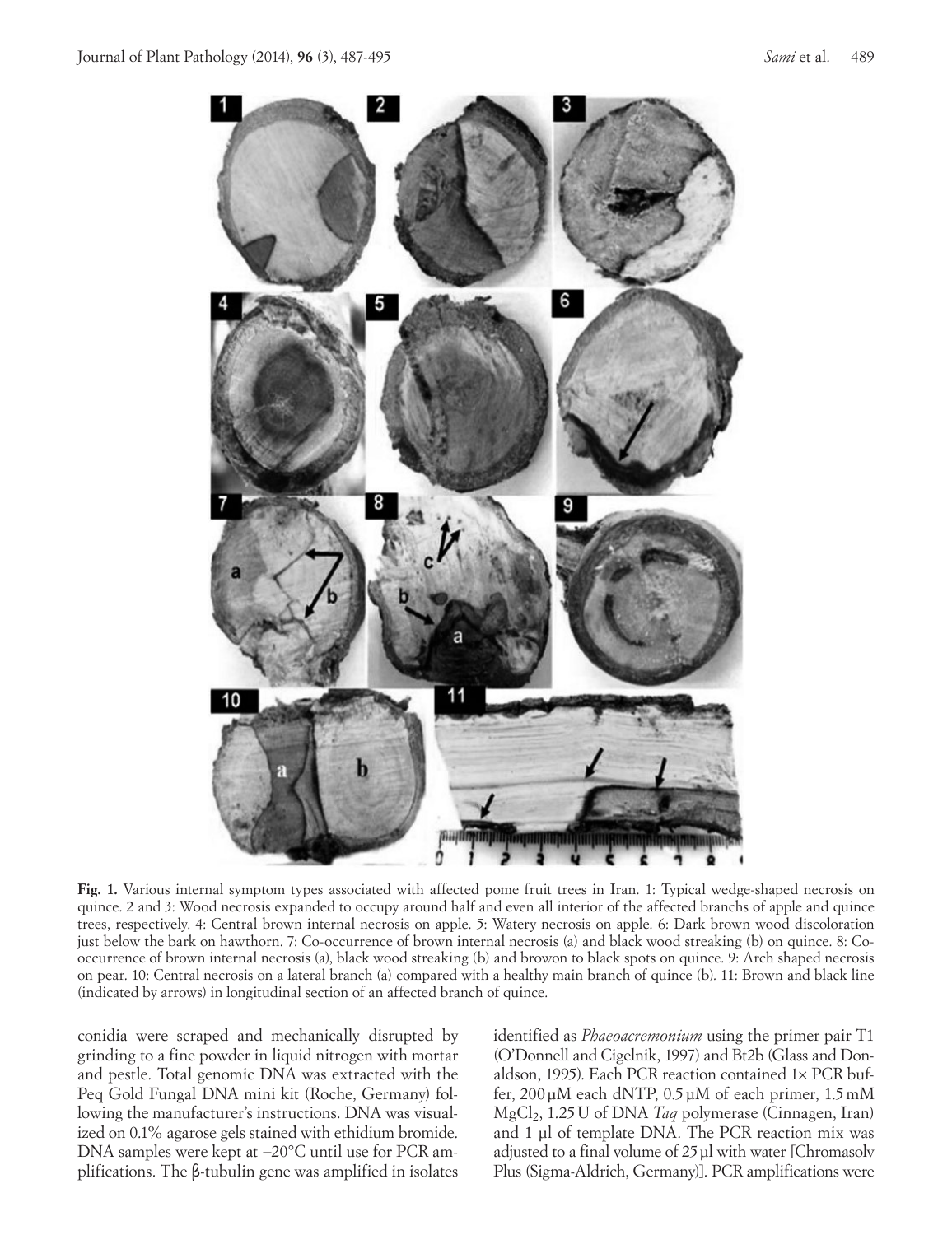performed on a Techne TC-312 Termal Cycler (Techne, UK) with the following program: (i) an initial denaturation step at 94°C for 5min; (ii) 40 cycles, consisting of denaturation (30 sec at 94°C), annealing (30 sec at 52°C), and extension (50 sec at 72°C); and (iii) a final extension step of 7min at 72°C. Amplification products were analysed by electrophoresis in 1.5% agarose in TAE buffer, were purified with the High Pure PCR Product Purification Kit (Bioneer, Germany) and custom sequenced (Bioneer Corporation, South Korea).

**Pathogenicity tests.** Fourteen isolates of *Phaeoacremonium* spp. from different hosts were used for pathogenicity tests. Artificial inoculations were conducted on detached woody shoots (15-20mm in diameter) of 10-yearold grapevines of cv. Askari, quince (25-year-old), pear (20-year-old) and apple (25-year-old). For each isolate, 8 detached shoots showing neither foliar symptoms or wood discoloration, were collected from each tree species and cut into 35 cm pieces. The outer bark of each sample was cleaned with 70% ethanol at the inoculation site. Shoots were incubated inside a laminar flow cabinet for 1.5min to dry off the alcohol. A superficial wound (4×4 mm, reaching into the xylem) was made on the shoot of each plant using a 4mm sterilized cork borer. Shoots were inoculated with a 4-mm-diameter mycelial plug from 16-day-old cultures of each fungus placed on the wounds. Wounds were then sealed with a sheet of Parafilm (Pechiney Plastic Packaging, USA) to prevent desiccation of inoculated site. Control plants were inoculated with sterile PDA plugs. The base of inoculated shoots was inserted into bottles filled with water (about 1000 ml) which were covered with a plastic bag. Inoculated shoots were maintained for 35 days at room temperature (23 to 25°C). The shoots were then collected, the bark of each sample was removed and the extent of vascular discoloration was measured upward and downward from the point of inoculation. Surface-sterilized wood pieces taken from necrotic tissues were plated on PDA to reisolate inoculated fungi so as to fulfill Koch's postulates. One-way analysis of variance (ANOVA) in SAS v 9.1 (SAS Institute, USA) was done to evaluate differences in the extent of the lesions induced by fungal isolates for each plant species. The LSD test was used for comparison of treatment means at *P*<0.01.

### **RESULTS**

**Survey and sample collection.** A total the 127 samples were collected in the surveyed fields. Of these, 78 were from apple (46), pear (12), quince (18) and howthorn (2) trees from Fars and 49 were from apple (21), pear (9) and quince (19) from Kerman province. Successful fungal isolations were from 92 samples (72.44%) of trees showing outer symptoms such as dieback, chlorosis and wilting of the leaves on some branches, defoliation, cankers and black spots, whereas internal symptoms consisted of wedgeshaped or arch-shaped necrosis, variously extended brown discolorations and brown to black streaking (Fig. 1). In the most severe cases, wood necrosis involved half or even all the interior of the trunk. In some cases, disease symptoms such as dieback, chlorosis and wilting were observed only on one side of the trees and wood discoloration was visible in cross- sections of the affected branches.

**Fungal isolation and identification.** A total of 193 fungal isolates were recovered from pome trees in Fras and Kerman provinces. Six species of *Phaeoacremonium*: *Pm. aleophilum* (31 isolates), *Pm. parasiticum* (19 isolates), *Pm. iranianum* (8 isolates), *Pm. mortoniae* (5 isolates), *Pm. rubrigenum* (7 isolates) and *Pm. scolyti* (3 isolates), representing 37.82% of the whole isolates (73), were associated with necrotic tissue of pome fruit trees (Table 2). All β-tubulin gene sequences from the above *Phaeoacremonium* isolates had 99-100% homology with those of related species present in GenBank.

*Phaeoacremonium aleophilum* was the most common species recovered in both provinces, while the other *Phaeoacremonium* species were isolated with a lower frequency: *Pm. parasiticum* (9.8%), *Pm. iranianum* (4.1%), *Pm. rubrigenum* (3.6%) *Pm. mortiniae* (2.6%) and *Pm. scolyti* (1.6%). The association of *Phaeoacremonium* species with the internal symptom types is given in Table 2.

*Pm. aleophilum*, was isolated 31 times either from apple (14 isolates), pear (7 isolates) and quince (10 isolates) trees showing various outer and internal symptoms such as brown to black spots (5 isolates), brown internal necrosis (8 isolates), brown to black streaking (5 isolates), watery necrosis (4 isolates), dark brown wood discoloration just below the bark (3 isolates), wedge-shaped necrosis (3 isolates) and arch- shaped necrosis (3 isolates).

Nineteen isolates of *Pm. parasiticum* were obtained from apple (6 isolates), pear (2 isolates) and quince (11 isolates) trees. With the exception of watery necrosis, this species was also recovered from other lesion types including brown to black spots (2 isolates), brown internal necrosis (4 isolates), brown to black streaking (3 isolates), dark brown wood discoloration just below the bark (2 isolates), wedge-shaped necrosis (7 isolates) and arch-shaped necrosis (one isolate).

Eight isolates of *Pm. iranianum* came from apple (one isolates), quince (4 isolates) and hawthorn (3 isolates) trees showing brown internal necrosis (5 isolates) and watery necrosis (3 isolates).

*Pm. rubrigenum* (7 isolates) and *Pm. scolyti* (3 isolates) were isolated from pear and quince in Abadeh (Fars province) and Bam (Kerman province). In particular, *Pm. rubrigenum* was obtained from branches showing brown to black streaking (4 isolates) and wedge-shaped necrosis (3 isolates), while *Pm. scolyti* was recovered only from wedgeshaped necrosis.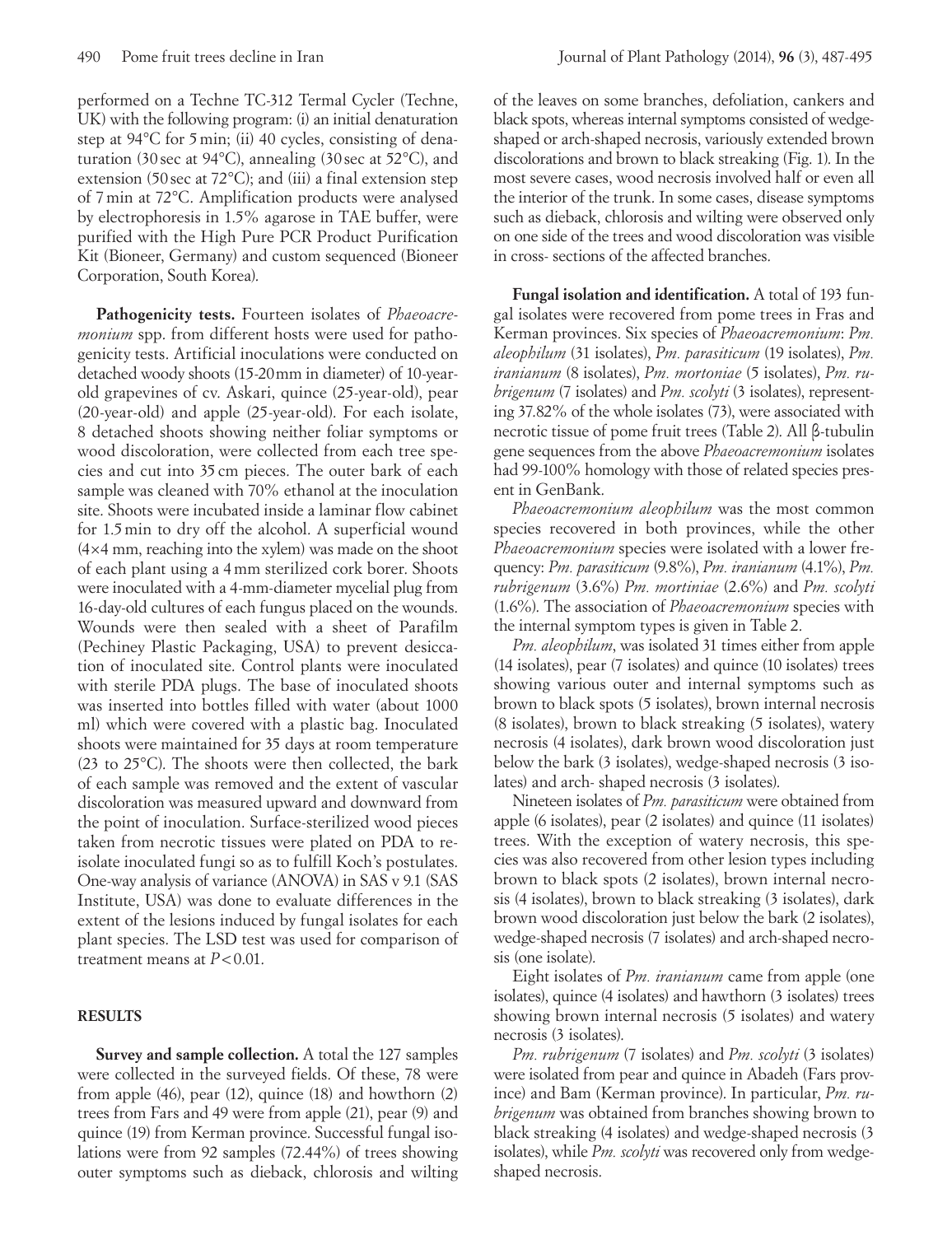Five isolates of *Pm. mortoniae* came from apple trees showing dieback and brown internal necrosis (4 isolates) and brown to black streaking (one isolate) in Bahman and Abadeh (Fras province).

As a whole, the highest frequency of *Phaeoacremonium* isolations was from brown internal necrosis (26%), followed by brown to black streaking (17.8%), watery necrosis (15.1%), dark brown wood discoloration just below the bark as well as wedge-shaped necrosis (13.7%) and archshaped necrosis (4.1%).

In the course of this study a number of additional fungi which had likely no bearing on induction of wood necrosis were occasionally isolated, i.e. *Paecilomyces variotii*, *Nattrassia mangiferae* (Syd. et P. Syd) B. Sutton et Dyko, *Cladosporium* sp*.*, *Phoma* sp*.*, *Fusarium* spp., *Aspergillus*  spp., *Penicillium* spp., *Paecilomyces* sp., *Acremonium* sp., *Cytospora* spp., *Trichoderma* spp., *Alternaria* spp. and *Phaeoacremonium* sp.

**Pathogenicity tests.** All fungal isolates were pathogenic on detached shoots of grapevine (*F*=48.84, *P*<0.0001), apple (*F*=146.11, *P*<0.0001), pear (*F*=97.02, *P*<0.0001) and quince  $(F = 97.02, P < 0.0001$  (not shown)). The average length of the vascular discoloration caused by *Phaeoacremonium* isolates in grapevine, apple, pear and quince are shown in Table 3. Although all fungal species caused wood discoloration, the aggressiveness varied among species. Isolates of *Pm. iranianum*, *Pm. parasiticum* and *Pm. aleophilum* were significantly more aggressive than the remaining fungal species on inoculated shoots of all species.

In grapevine, all isolates produced lesion lengths significantly longer than the negative control (2.6 mm). All *Pm. aleophilum* isolates were significantly more aggressive than the others and *Pm. iranianum*, *Pm. parasiticum*, *Pm. rubrigenum*, *Pm. scolyti* and *Pm. mortoniae* isolates followed in virulence in this order**.** *Pm scolyti* and *Pm. mortoniae* produced smaller lesions than the other species but differed significantly from controls. Reisolation from the inoculated shoots was successful with frequencies of 33.33% (*Pm. scolyti*, isolate PSPE1) to 100.0% (*Pm. parasiticum*, isolate PRPE1 and *Pm. iranianum*, isolate PIAP1)**.** 

*Pm. iranianum* and *Pm. aleophilum* were the most pathogenic species on apple. *Pm. iraniaum* (isolate PIH1) in particular was the most aggressive with a mean lesion length of 34.0 mm. Other *Phaeoacremonium* species (with the exception of *Pm. mortoniae*) could also be considered pathogenic to apple, since their lesion lengths were significantly longer than the negative controls (3.3 mm). There was no statistically significant differences observed in the lesions produced by *Pm. scolyti* and *Pm. rubrigenum*. Of six *Phaeoacremonium* species only *Pm. mortinae* did not form significant lesions on apple (mean of 5.0 mm) as compared with the negative controls. Successful re-isolations ranged between 33.33% (*Pm. rubrigenum*, isolate PRUQ1) and 100.0% (*Pm. iranianum*, isolates PIAP1 and PIH1).

*Pm. iranianum* was the most agressive species on quince followed by *Pm. parasiticum*, *Pm. aleophilum*, *Pm. scolyti*, *Pm. rubrigenum* and *Pm. mortoniae*. *Pm. parasiticum*, *Pm. iranianum* and *Pm. aleophilum* had a high re-isolation rate, while *Pm. mortoniae* and *Pm. scolyti* were less frequently re-isolated.

*Pm. iranianum* was the most aggressive species on pear, followed by *Pm. parasiticum*, *Pm. aleophilum*, *Pm. scolyti*, and *Pm. rubrigenum*. *Pm. mortoniae* was not pathogenic to this host. No significant statistical difference was found between *Pm. parasiticum* (isolates PRAP1 and PRQ1) and *Pm. aleophilum*. Most species were re-isolated at frequencies between 91.67% (*Pm. iranianum*, isolate PIAP1) and 33.33% (*Pm. scolyti*, isolate PSQ1).

#### **DISCUSSION**

Trunk diseases of pome fruit trees and the associated pathogens have been little studied in Iran, thus the present study constitutes the first attempt to determine the presence in this country of *Phaeoacremonium* species in pome fruit trees showing various wood necrosis symptoms. Six *Phaeoacremonium* species were found, namely *Pm. aleophilum*, *Pm. parasiticum*, *Pm. iranianum*, *Pm. mortoniae*, *Pm. scolyti* and *Pm. rubrigenum*. *Pm aleophilum* was the most frequently isolated species, with an incidence of 42.5%. Interestingly, *Pm. aleophilum* is also the most common *Phaeoacremonium* species associated with Petri disease in grapevines (Mostert *et al.*, 2006a; Essakhi *et al.*, 2008; Gramaje *et al.*, 2009), and the prevailing species associated with vine decline in Iran (Mohammadi and Banihashemi, 2007; Mohammadi *et al*., 2013). Five of the six *Phaeoacremonium* species found during this study had already been recorded from grapevine in Iran (Mohammadi *et al*., 2013; Mohammadi and Banihashemi, 2012). with the exception of *Pm. scolyti.*

*Pm. aleophilum*, *Pm. iranianum*, *Pm. parasiticum* and *Pm. mortoniae* were found in apple trees, from which only *Pm. aleophilum*, *Pm. angustius* and *Pm. mortoniae* had previously been reported (Rooney-Latham *et al.*, 2006; Cloete *et al*., 2011). It ensues that this is the first report of *Pm. iranianum* and *Pm. parasiticum* in apple.

As to pear, *Pm. aleophilum*, *Pm. rubrigenum*, *Pm. scolyti* and *Pm. parasiticum* were isolated from Iranian trees showing decline symptoms, whereas Cloete *et al*. (2011), had reported the occurrence of *Pm. aleophilum*, *Pm. iranianum*, *Pm. mortoniae* and *Pm. viticola* on the same host in South Africa. Thus, this is the first Iranian record of *Pm. rubrigenum*, *Pm. scolyti* and *Pm. parasiticum* in pear. Likewise, the isolation of *Pm. aleophilum*, *Pm. iranianum*, *Pm. rubrigenum*, *Pm. scolyti* and *Pm. parasiticum* from quince trees, represents the first record of all of these species on this host.

In Iran, *Pm. rubrigenum* had previously been found in declining persimmon (*Diospyros kaki*) trees in Shiraz (Fars province) (Jamali and Banihashemi, 2012), and more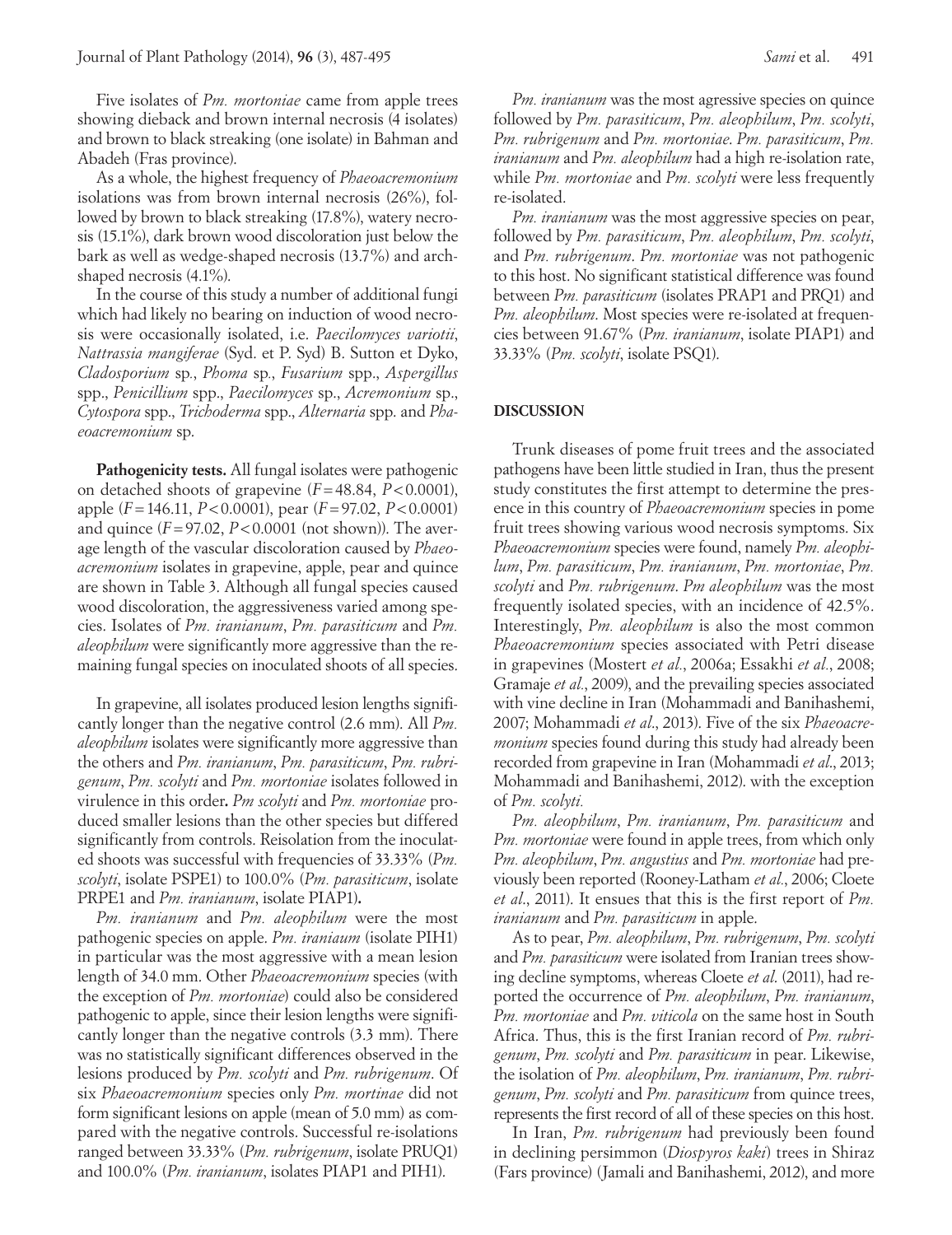| $\overline{\phantom{a}}$                                                          |
|-----------------------------------------------------------------------------------|
|                                                                                   |
| i                                                                                 |
|                                                                                   |
|                                                                                   |
| $\sim$                                                                            |
| ļ<br>ׇ֘֒                                                                          |
| l                                                                                 |
|                                                                                   |
| ֖֖֖֧ׅ֧ׅ֧ׅ֧ׅ֖֧֖֧ׅ֧֪֧֪֧֪֧֪ׅ֪֪֧֪ׅ֧֚֚֚֚֚֚֚֚֚֚֚֚֚֚֚֚֚֚֚֚֚֚֚֚֚֚֚֚֚֚֚֚֚֬֝֝֝֬֝֬֝֬֝֬֝֬֝֬֝֬ |
| ì                                                                                 |
| j                                                                                 |
| ;<br>ı                                                                            |
| i                                                                                 |
|                                                                                   |
| i<br>l<br>I<br>l                                                                  |
|                                                                                   |
|                                                                                   |
| $\frac{1}{1}$<br>ł                                                                |
| I<br>١<br>$\overline{\phantom{a}}$<br>۱                                           |
|                                                                                   |
|                                                                                   |
| i                                                                                 |
| l<br>l                                                                            |
| ١                                                                                 |
| l                                                                                 |
| $+$ to $-$ the $-$ th $-$                                                         |
|                                                                                   |
| 1<br>ĭ                                                                            |
| ł<br>١                                                                            |
| is a company<br>ł                                                                 |
| ¢<br>į                                                                            |
| $\frac{1}{4}$                                                                     |
|                                                                                   |
|                                                                                   |
| I                                                                                 |
| į                                                                                 |
| )                                                                                 |
| and the same case of<br>l                                                         |
|                                                                                   |
|                                                                                   |
| ا<br>ا<br>$\frac{1}{2}$                                                           |
|                                                                                   |
|                                                                                   |
| i                                                                                 |
| ֘֒                                                                                |
| 5                                                                                 |
| 27777777                                                                          |
| į<br>ł<br>į                                                                       |
|                                                                                   |
|                                                                                   |
|                                                                                   |
|                                                                                   |
|                                                                                   |
|                                                                                   |
|                                                                                   |
|                                                                                   |
|                                                                                   |
| $-1.4$                                                                            |
| j<br>I                                                                            |
| I                                                                                 |
|                                                                                   |
| $\frac{1}{2}$                                                                     |
|                                                                                   |
| ļ<br>֠                                                                            |
| ļ                                                                                 |
| ֖֖֖֖֖֖֖֖֖֧֪֪ׅ֖֪֪֚֚֚֚֚֚֚֚֚֚֚֚֚֚֚֚֚֚֚֬֝֓֩֓֞<br>$\overline{\phantom{a}}$<br>)        |
|                                                                                   |
|                                                                                   |
| l                                                                                 |
|                                                                                   |
|                                                                                   |
| I                                                                                 |
| İ                                                                                 |
|                                                                                   |
| i                                                                                 |
| I                                                                                 |

|                                                                                                      | Internal lesion types <sup>b</sup> |         | External              | Pome fruit trees |             |      |       | Isolates                |                            |
|------------------------------------------------------------------------------------------------------|------------------------------------|---------|-----------------------|------------------|-------------|------|-------|-------------------------|----------------------------|
| Location                                                                                             | $\sqrt{ }$<br>∘                    | $\sim$  | symptoms <sup>a</sup> | Hawthorn         | Quince      | Pear | Apple | (percentage)<br>Numbers | Identity                   |
| Kerman, Baft, Shiraz, Abadeh, Eghlid, Najaf Abade, Sadegh<br>Abad, Bahman, Soghad, Mohy Abad, Sirjan |                                    | r       | Y.DI.D.W<br>C, DF     |                  | $\supseteq$ |      | 14    | 31 (16.1%)              | Phaeoacremonium aleophilum |
| Kerman, Baft, Abadeh, Eghlid, Shiraz, Mohy Abad                                                      |                                    |         | W.D.DI,C,DF           |                  |             |      |       | $19(9.8\%)$             | Phaeoacremonum parasiticum |
| Shiraz, Abadeh                                                                                       |                                    |         | DI, DF                |                  |             |      |       | $8(4.1\%)$              | Phaeoacremonum iranianum   |
| Abadeh, Baft                                                                                         |                                    |         | <b>DI,DF</b>          |                  |             |      |       | 7(3.6%                  | Phaeoacremonuum rubrigenum |
| Bahman, Sadegh Abad                                                                                  |                                    |         |                       |                  |             |      |       | 5(2.6%)                 | Phaeoacremonium mortoniae  |
| Abadeh                                                                                               |                                    |         | DF.DI                 |                  |             |      |       | $3(1.6\%)$              | Phaeoacremonum scolytu     |
| Shiraz, Kerman                                                                                       |                                    |         | C, DI, DF             |                  |             |      |       | $11 (5.7\%$             | Paecilomyces variotu       |
| Abadeh, Shiraz, Mohy Abad                                                                            |                                    |         | DI, D, Y              |                  |             |      |       | 14 (7.3%)               | Nattrassia mangiferae      |
| Kerman, Abadeh                                                                                       |                                    |         | D, C, Y               |                  |             |      |       | 8 (4.1%)                | Cladosporium sp            |
| Shiraz, Kerman                                                                                       |                                    |         | DI,D                  |                  |             |      |       | $5(2.6\%)$              | Phoma sp.                  |
| Shiraz, Abadeh                                                                                       |                                    |         | Ιď                    |                  |             |      |       | $11 (5.7\%)$            | Fusarium spp.              |
| Dashte-Arjan                                                                                         |                                    | ↤       | DF, D, C, Y           |                  |             |      |       | $13(6.7\%)$             | Aspergillus sp.            |
| Dashte-Arjan, Shiraz                                                                                 |                                    |         | $C_1X_\cdot W_2D1$    |                  |             |      |       | $10(5.2\%)$             | Penicillium sp.            |
| Abadeh                                                                                               |                                    |         |                       |                  |             |      |       | 2 (1.1%)                | Phaeoacremontum sp.        |
| Shiraz, Bahman                                                                                       |                                    |         | $C$ , $DI$ , $W$      |                  |             |      |       | $7(3.6\%)$              | Acremonum sp.              |
| Soghad, Bahman, Shiraz                                                                               |                                    | $\circ$ | $DI$ , $DX$           |                  |             |      |       | 7(3.6%)                 | Cytospora spp.             |
| Shiraz, Abadeh, Kerman, Sirjan, Baft                                                                 |                                    | $\sim$  | CIDID                 |                  |             |      |       | $11(5.7\%)$             | Trichoderma spp.           |
| Abadeh, Eghlid, Dashte-Arjan                                                                         |                                    |         | C,Y,W,DI              |                  |             |      |       | $12(6.2\%)$             | Alternaria spp.            |
| Shiraz, Baft, Abadeh, Dashte-Arjan, Eghlid                                                           |                                    |         | DF,D,C,Y              |                  |             |      |       | 9(4.7%)                 | Paecilomyces sp.           |

" Summary of observed internal symptoms in the original materials: 1= brown to black spots, ∠= brown internal necrosis, э= brown to black streaking, 4= watery necrosis, >= dark brown wood duscoloration<br>just below the bark just below the bark, 6= wedge-shaped necrosis., 7= arch shaped necrosis.

**Table 3.** Mean lesion length and re-isolation frequencies of *Phaeoacremonum* species inoculated onto detached shoots of grapevine, apple, quince and pear in pathogenicity tests. **Table 3.** Mean lesion length and re-isolation frequencies of *Phaeoacremonium* species inoculated onto detached shoots of grapevine, apple, quince and pear in pathogenicity tests.

|                         | Isolates inoculated |                   |                                                                                                                                                                                                                         |                                                                                                    | Mean lesion length (mm) <sup>b</sup>                                                                                                                                       |                                                                                                                                                                                                                              |                                                                                                                                                                                                                                                                                                                                                                              |      | Re-isolation frequency % |                                                                                                                                                                                                                                                                                                                                                                                                                                                |        |      |
|-------------------------|---------------------|-------------------|-------------------------------------------------------------------------------------------------------------------------------------------------------------------------------------------------------------------------|----------------------------------------------------------------------------------------------------|----------------------------------------------------------------------------------------------------------------------------------------------------------------------------|------------------------------------------------------------------------------------------------------------------------------------------------------------------------------------------------------------------------------|------------------------------------------------------------------------------------------------------------------------------------------------------------------------------------------------------------------------------------------------------------------------------------------------------------------------------------------------------------------------------|------|--------------------------|------------------------------------------------------------------------------------------------------------------------------------------------------------------------------------------------------------------------------------------------------------------------------------------------------------------------------------------------------------------------------------------------------------------------------------------------|--------|------|
| Phaeoacremonium species | KER-U no.ª          | Code              | Accession                                                                                                                                                                                                               | Original<br>host                                                                                   | Grapevine                                                                                                                                                                  | Apple                                                                                                                                                                                                                        | Quince                                                                                                                                                                                                                                                                                                                                                                       | Pear | Grapevine                | Apple                                                                                                                                                                                                                                                                                                                                                                                                                                          | Quince | Pear |
| Pm. parasticum          | PRAPI               | PHAPL2            | $\begin{tabular}{l} \hline number \\ KR467603 \\ KR467604 \\ KR467602 \\ KR46761 \\ KR46761 \\ KR46761 \\ KR46760 \\ KR46760 \\ KR46760 \\ KR46760 \\ KR46760 \\ KR46760 \\ KR46760 \\ KR46760 \\ \hline \end{tabular}$ |                                                                                                    |                                                                                                                                                                            |                                                                                                                                                                                                                              |                                                                                                                                                                                                                                                                                                                                                                              |      |                          | $\begin{array}{l} \overline{91.67} \\ \overline{91.67} \\ \overline{91.67} \\ \overline{93.69} \\ \overline{95.69} \\ \overline{96.69} \\ \overline{97.69} \\ \overline{100} \\ \overline{110} \\ \overline{120} \\ \overline{130} \\ \overline{140} \\ \overline{150} \\ \overline{167} \\ \overline{180} \\ \overline{190} \\ \overline{190} \\ \overline{190} \\ \overline{190} \\ \overline{190} \\ \overline{190} \\ \overline{190} \\ \$ |        |      |
| Pm. parastitcum         | PRQ1                | PHQU3             |                                                                                                                                                                                                                         | Apple<br>Quince<br>Pear<br>Apple<br>Apple<br>Apple<br>Hawthorn<br>Hawthorn<br>Pear<br>Pear<br>Pear | $1614$<br>$1634$<br>$16404$<br>$16355$<br>$16365$<br>$16375$<br>$16375$<br>$16375$<br>$16375$<br>$16375$<br>$16375$<br>$16375$<br>$16375$<br>$16375$<br>$16375$<br>$16375$ | $23.4728$ and a set of a set of a set of a set of a set of a set of a set of a set of a set of a set of a set of a set of a set of a set of a set of a set of a set of a set of a set of a set of a set of a set of a set of | $\begin{array}{l} 21.6 \text{ d} \\ 21.2 \text{ d} \\ 20.4 \text{ d} \\ 20.9 \text{ b} \\ 20.9 \text{ d} \\ 20.0 \text{ d} \\ 20.0 \text{ d} \\ 20.0 \text{ d} \\ 20.0 \text{ d} \\ 20.0 \text{ d} \\ 20.0 \text{ d} \\ 20.0 \text{ d} \\ 20.0 \text{ d} \\ 20.0 \text{ d} \\ 20.0 \text{ d} \\ 20.0 \text{ d} \\ 20.0 \text{ d} \\ 20.0 \text{ d} \\ 20.0 \text{ d} \\ 20.$ |      |                          |                                                                                                                                                                                                                                                                                                                                                                                                                                                |        |      |
| Pm. parasiticum         | PRPE1               | PHPEA4            |                                                                                                                                                                                                                         |                                                                                                    |                                                                                                                                                                            |                                                                                                                                                                                                                              |                                                                                                                                                                                                                                                                                                                                                                              |      |                          |                                                                                                                                                                                                                                                                                                                                                                                                                                                |        |      |
| Pm. aleophilum          | PALAPI              | PHAPL5            |                                                                                                                                                                                                                         |                                                                                                    |                                                                                                                                                                            |                                                                                                                                                                                                                              |                                                                                                                                                                                                                                                                                                                                                                              |      |                          |                                                                                                                                                                                                                                                                                                                                                                                                                                                |        |      |
| Pm. aleophilum          | <b>EELK</b>         | PHPEA3            |                                                                                                                                                                                                                         |                                                                                                    |                                                                                                                                                                            |                                                                                                                                                                                                                              |                                                                                                                                                                                                                                                                                                                                                                              |      |                          |                                                                                                                                                                                                                                                                                                                                                                                                                                                |        |      |
| Pm. aleophilum          | <b>PALQ1</b>        | PHQU <sub>2</sub> |                                                                                                                                                                                                                         |                                                                                                    |                                                                                                                                                                            |                                                                                                                                                                                                                              |                                                                                                                                                                                                                                                                                                                                                                              |      |                          |                                                                                                                                                                                                                                                                                                                                                                                                                                                |        |      |
| Pm. iranianum           | PIAP <sub>1</sub>   | PHIAPL4           |                                                                                                                                                                                                                         |                                                                                                    |                                                                                                                                                                            |                                                                                                                                                                                                                              |                                                                                                                                                                                                                                                                                                                                                                              |      |                          |                                                                                                                                                                                                                                                                                                                                                                                                                                                |        |      |
| Pm. iranianum           | <b>DI</b> c         | PHIQU2            |                                                                                                                                                                                                                         |                                                                                                    |                                                                                                                                                                            |                                                                                                                                                                                                                              |                                                                                                                                                                                                                                                                                                                                                                              |      |                          |                                                                                                                                                                                                                                                                                                                                                                                                                                                |        |      |
| Pm. iranianum           | PIH1                | PHIOW1            |                                                                                                                                                                                                                         |                                                                                                    |                                                                                                                                                                            |                                                                                                                                                                                                                              |                                                                                                                                                                                                                                                                                                                                                                              |      |                          |                                                                                                                                                                                                                                                                                                                                                                                                                                                |        |      |
| Pm. rubrigenum          | <b>HUDE</b>         | PHUPEA2           |                                                                                                                                                                                                                         |                                                                                                    |                                                                                                                                                                            |                                                                                                                                                                                                                              |                                                                                                                                                                                                                                                                                                                                                                              |      |                          |                                                                                                                                                                                                                                                                                                                                                                                                                                                |        |      |
| Pm. rubrigenum          | PRUQ1               | PHUPEAI           |                                                                                                                                                                                                                         |                                                                                                    |                                                                                                                                                                            |                                                                                                                                                                                                                              |                                                                                                                                                                                                                                                                                                                                                                              |      |                          |                                                                                                                                                                                                                                                                                                                                                                                                                                                |        |      |
| Pm. mortoniae           | PMOAP <sub>1</sub>  | PHMAPL2           |                                                                                                                                                                                                                         |                                                                                                    |                                                                                                                                                                            |                                                                                                                                                                                                                              |                                                                                                                                                                                                                                                                                                                                                                              |      |                          |                                                                                                                                                                                                                                                                                                                                                                                                                                                |        |      |
| Pm. scolyti             | <b>PSPE1</b>        | PHSPEA1           |                                                                                                                                                                                                                         |                                                                                                    |                                                                                                                                                                            |                                                                                                                                                                                                                              |                                                                                                                                                                                                                                                                                                                                                                              |      |                          |                                                                                                                                                                                                                                                                                                                                                                                                                                                |        |      |
| Pm. scolyti             | <b>PSQ1</b>         | SHSQU2            |                                                                                                                                                                                                                         |                                                                                                    |                                                                                                                                                                            |                                                                                                                                                                                                                              |                                                                                                                                                                                                                                                                                                                                                                              |      |                          |                                                                                                                                                                                                                                                                                                                                                                                                                                                |        |      |
| PDA plug                |                     |                   |                                                                                                                                                                                                                         |                                                                                                    |                                                                                                                                                                            |                                                                                                                                                                                                                              |                                                                                                                                                                                                                                                                                                                                                                              |      |                          |                                                                                                                                                                                                                                                                                                                                                                                                                                                |        |      |
| LSD(P<0.01)             |                     |                   |                                                                                                                                                                                                                         |                                                                                                    |                                                                                                                                                                            |                                                                                                                                                                                                                              |                                                                                                                                                                                                                                                                                                                                                                              |      |                          |                                                                                                                                                                                                                                                                                                                                                                                                                                                |        |      |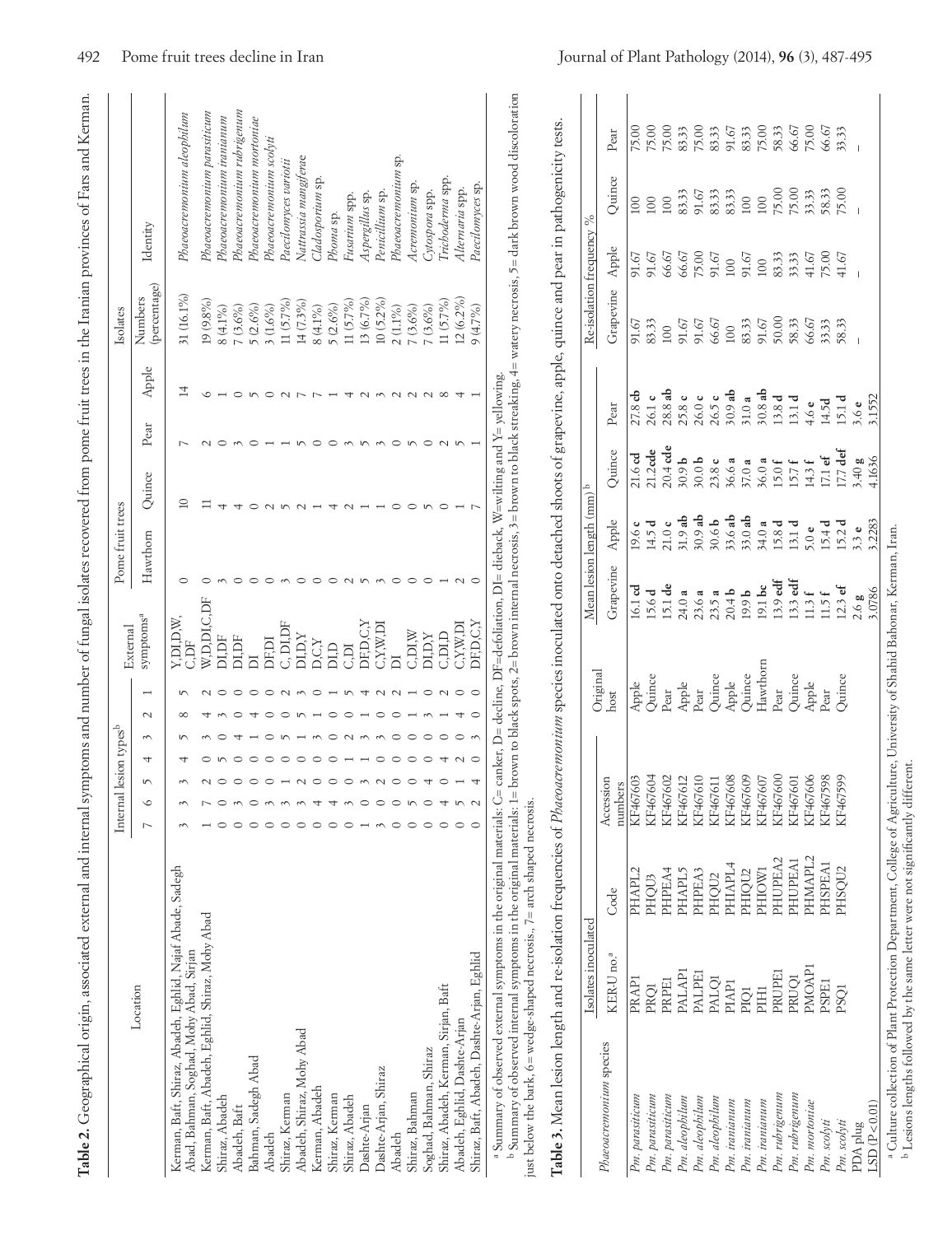recently in grapevine and cypress (*Cupressus sempervirens* L.) (Mohammadi, 2013; Mohammadi *et al*., 2014). On the other hand, *Pm. iranianum* was the only *Phaeoacremonium* species isolated from hawthorn. Therefore, quince and hawthorn are new woody hosts for *Phaeoacremonium* in the world.

*Pm. viticola* was not isolated from pome fruit trees, but this species has previously been reported from grapevine in Iran (Mostert *et al*., 2006a).

In the present study, seven different types of wood necrosis were observed in cross-sectioned branches of pome fruit trees, which were referred to as black spots, wedge-shaped necrosis, brown internal necrosis, watery necrosis, brown to black streaking, dark brown wood discoloration just below the bark and arch-shaped necrosis. Similar symptoms were also reported for grapevine trunk diseases (Van Niekerk *et al*., 2011). The present survey has also shown the frequent occurrence of internal symptoms associated with a declining condition pome fruit trees, as reported for grapevine trunk diseases (Mugnai *et al.*, 1999). All symptom types (with the exception arch-shaped necrosis) have previously been observed in Iranian grapevines (Mohammadi and Banihahsemi, 2007, 2012; Mohammadi, 2012; Mohammadi *et al*., 2013). Cloete *et al.* (2011) identified six different types of symptoms, i.e brown vascular streaking, black vascular streaking, wedge-shaped necrosis, watery necrosis, brown internal necrosis and soft rot associated with apple and pear trunk diseases in South Africa. In general, *Phaeoacremoniu*m species can be isolated from different kinds of lesions associated with trunk diseases. In the present case, *Phaeoacremonium* species were mostly recovered from brown internal necrosis, which is consistent with previous studies (Larignon and Dubos, 1997; Luque *et al.*, 2009). In particular, *Pm. aleophilum* was isolated from all internal symptoms types while *Pm. scolyti* was only obtained from wedge-shaped necrosis. On the contrary, Berraf-Tebbal *et al*. (2011) isolated *Phaeoacremonium* species more frequently from V-shaped necrosis of grapevine in Algeria.

Pathogenicity tests revealed a variation in lesion lengths and re-isolation frequencies between fungal species and hosts. According to pathogenicity tests, most *Phaeoacremonium* species were shown to be potentially pathogenic. On grapevine shoots, *Pm. aleophilum* caused the longest lesions while *Pm. mortoniae* caused the smallest. *Pm. aleophilum* is considered as one of the main grapevine pathogens involved in the "esca" and Petri disease (Mostert *et al.*, 2006a). This species together with *Pm. parasiticum*, *Pm. viticola* and *Pm. subulatum* were shown to be true pathogens and colonizers of grapevine wood (Sparapano *et al*., 2001; Halleen *et al*., 2007).

The lesions caused by *Pm. iranianum* on apple, pear and quince were significantly longer than those caused by other species. Cloete *et al.* (2011) obtained similar results when testing the pathogenicity of *Pm. iranianum* on detached apple shoots. *Pm. mortoniae* was not pathogenic

to pear and apple, but can be considered as pathogenic to grapevine and quince. Aroca and Raposo (2009) also found that this species can cause severe vascular discoloration on cuttings of *V. vinifera* cv. Monastrell. On the contrary, Cloete *et al*. (2011) found *Pm. mortoniae* to be pathogenic to apple as it caused lesions significantly longer than the negative controls. Several reasons can explain these differences in virulence, including isolate variability and inoculation conditions used in pathogenicity tests.

Species of *Phaeoacremonium* are well known as endophytes and trunk pathogens of numerous woody hosts. Although most species of *Phaeoacremonium* are associated with necrosis and discolorations of grapevine wood, recent studies have shown the occurrence of several *Phaeoacremonium* species on other woody hosts such as olive (Hawksworth *et al*., 1976), kiwifruit (Di Marco *et al*., 2004), pome and stone fruit trees (Damm *et al*., 2008; Cloete *et al*., 2011) and almond trees (Gramaje *et al*., 2012). Thus, the association of *Pm. aleophilum* and *Pm. parasiticum* with three different pome fruit trees, apple, pear and quince in Iran is not surprising.

The broad host range of *Phaeoacremonium* spp. and lack of host specialization is likely to hinder trunk disease management strategies. To our knowledge, this article is the first report of *Pm. scolyti* from Iran. This species has previously been reported from grapevine (Mostert *et al*., 2006a). According to our pathogenicity tests, this species was pathogenic to grapevine, therefore pome fruit trees can act as alternative hosts providing a reservoir from which grapevine infection can occur**.** Based on the results obtained in this study on pome fruit trees, a number of *Phaeoacremonium* spp., which have previously been reported to be pathogenic to grapevines were isolated and identified from the symptomatic wood of apple, quince, pear and hawthorn in Iran. Therefore pome fruit orchards should be considered as potential inoculum sources of trunk disease pathogens to grapevines planted in close proximity to these woody trees.

# **ACKNOWLEDGEMENTS**

This research was supported by the grant number 90001262 from Iran National Science Foundation (INSF), Iran.

## **REFERENCES**

- Ajello L., Georg L.K., Steigbigel R.T., Wang C.J.K., 1974. A case of phaeohyphomycosis caused by a new species of *Phialophora*. *Mycologia* **66**: 490-498.
- Aroca A., Raposo R., 2007. PCR-based strategy to detect and identify species of *Phaeoacremonium* causing grapevine diseases. *Applied and Environmental Microbiology* **73**: 2911- 2918.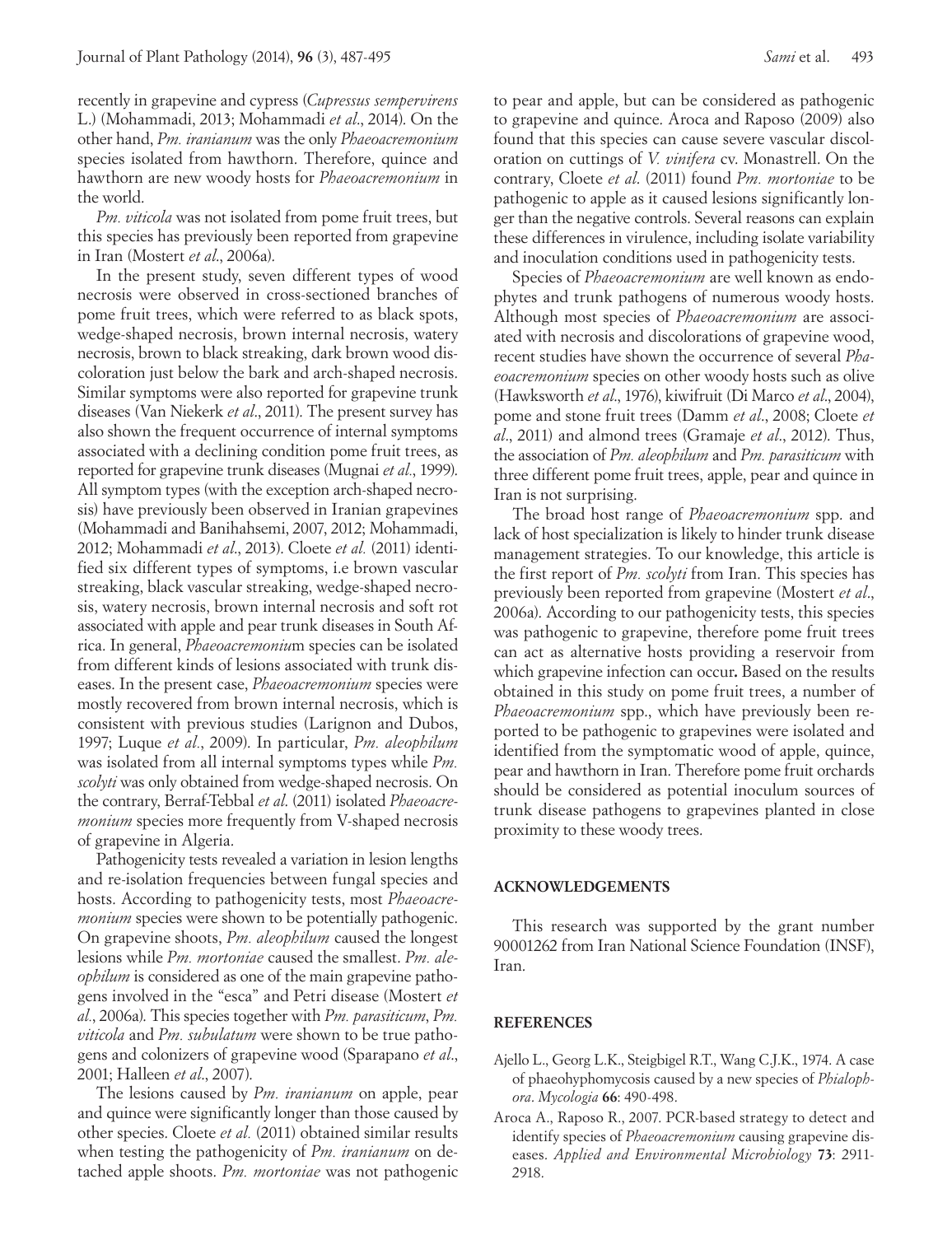- Aroca A., Raposo R., 2009. Pathogenicity of *Phaeoacremonium* species on grapevines. *Journal of Phytopathology* **157**: 413-419.
- Berraf-Tebbal A., Bouznad Z., Santos J.M., Coelho M.A., Peros J.P., Phillips A.J.L., 2011. *Phaeoacremonium* species associated with Eutypa dieback and esca of grapevines in Algeria. *Phytopathologia Mediterranea* **50**: S86-97.
- Cloete M., Fourie P.H., Damm U., Crous P.W., Mostert L., 2011. Fungi associated with dieback symptoms of apple and pear trees with a special reference to grapevine trunk disease pathogens. *Phytopathologia Mediterranea* **50**: 176-190.
- Crous P.W., Gams W., Wingfield M.J. Van Wyk P.S., 1996. *Phaeoacremonium* gen. nov. associated with wilt and decline diseases of woody hosts and human infections. *Mycologia* **88**: 786-796.
- Crous P.W., Phillips A.J.L., Baxter A.P., 2000. Phytopathogenic Fungi from South Africa., University of Stellenbosch Printers, Stellenbosch, South Africa.
- Damm U., Mostert L., Crous P.W., Fourie P.H., 2008. Novel *Phaeoacremonium* species associated with necrotic wood of *Prunus* trees. *Persoonia* **20**: 87-102.
- Di Marco S., Calzarano F., Osti F., Mazzullo A., 2004. Pathogenicity of fungi associated with decay of kiwifruit. *Australasian Plant Pathology* **33**: 337-342.
- Dupont J., Laloui W., Magnin S., Larignon P., Roquebert M.F., 2000. *Phaeoacremonium viticola*, a new species associated with esca disease of grapevine in France. *Mycologia* **92**: 499- 504.
- Essakhi S., Mugnai L., Crous P.W., Groenewald J.Z., Surico G., 2008. Molecular and phenotypic characterization of novel *Phaeoacremonium* species isolated from esca diseased grapevines. *Persoonia* **21**: 119-134.
- Glass N.L., Donaldson G.C., 1995. Development of primer sets designed for use with the PCR to amplify conserved genes from filamentous ascomycetes. *Applied and Environmental Biology* **61**: 1323-1330.
- Glawe D.A., Dilley M.A., Moller W.J., 1983. Isolation and identification of *Eutypa armeniacae* from *Malus domestica* in Washington State. *Mycotaxon* **18**: 315-318.
- Graham A.B., Johnston P.R., Weir, B.S., 2009. Three New *Phaeoacremonium* species on grapevines in New Zealand*. Australasian Plant Pathology* **38**: 505-513.
- Gramaje D., Agustí-Brisach C., Pérez-Sierra A., Moralejo E., Olmo D., Mostert L., Damm U., Armengol J., 2012. Fungal trunk pathogens associated with wood decay of almond trees on Mallorca (Spain). *Persoonia* **28**: 1-13.
- Gramaje D., Armengol J., Mohammadi H., Banihashemi Z., Mostert L., 2009. Novel *Phaeoacremonium* species associated with Petri disease and esca of grapevine in Iran and Spain. *Mycologia* **101**: 920-929.
- Groenewald M., Kang J.-C., Crous P.W., Gams W., 2001. ITS and beta-tubulin phylogeny of *Phaeoacremonium* and *Phaeomoniella* species. *Mycological Research* **105**: 651-657.
- Halleen F., Mostert L., Crous P.W., 2007. Pathogenicity testing of lesser known vascular fungi of grapevines. *Australasian Plant Pathology* **36**: 277-285.
- Hawksworth D.L., Gibson I.A.S., Gams W., 1976. *Phialophora parasitica* associated with disease conditions in various trees. *Transactions of British Mycological Society* **66**: 427-431.
- Hemashettar B.M., Siddaramappa B., Munjunathaswamy B.S., Pangi A.S., Pattan J., Andrade A.T., Padhye A.A., Mostert L., Summerbell R.C., 2006. *Phaeoacremonium krajdenii*, a cause of white grain eumycetoma. *Journal of Clinical Microbiology* **44**: 4619-4622.
- Jamali S., Banihashemi Z., 2012. First report of *Phaeoacremonium rubrigenum*, associated with declining persimmon trees in Iran. *Journal of Plant Protection* **1**: 153-159.
- Kanematsu S., 2002. Variation in Japanese isolates of *Phomopsis*  from fruit trees and their phylogenetic and taxonomic studies. *Journal of General Plant Pathology* **68**: 263.
- Kubátová A., Kolařrík M., Pažoutová S., 2004. *Phaeoacremonium rubrigenum* - hyphomycete associated with bark beetles found in Czechia. *Folia Microbiologica* **49**: 99-104.
- Larignon P., Dubos B., 1997. Fungi associated with esca disease in grapevine. *European Journal of Plant Pathology* **103**: 147- 157.
- Luque J., Martos M., Aroca A., Raposo R., Garcia- Figueres F., 2009. Symptoms and fungi associated with decling mature grapevine plants in northeast Spain. *Journal of Plant Pathology* **91**: 381-390.
- Mohammadi H., 2012. First report of *Phaeoacremonium tuscanum* causing Petri disease of grapevine in Iran. *New Disease Reports* **25**: 21.
- Mohammadi H., Banihashemi Z., 2007. Grapevine decline in Fars province. *Iranian Journal of Plant Pathology* **43**: 294-310.
- Mohammadi H., Banihashemi Z., 2012. First report of *Phaeoacremonium inflatipes* and *Phaeoacremonium mortoniae* associated with grapevine Petri disease in Iran. *Journal of Agricultural Science and Technology* **14**: 1405-1414.
- Mohammadi H., Banihashemi Z., Gramaje D., Armengol J., 2013. Fungal pathogens associated with grapevine trunk diseases in Iran. *Journal of Agricultural Science and Technology* **15**: 137-150.
- Mohammadi H.**,** 2013. The status of *Phaeoacremonium* species infecting grapevines in Iran. *1* th *Iranian Mycological Congress*, *Rasht*, *Iran*: 65.
- Mohammadi H., Kazemi S., Farahmand H., 2014. *Phaeoacremonium* and Botryosphaeriaceae species associated with cypress (*Cupressus sempervirens* L.) decline in Kerman province (Iran). *Phytopathologia Mediterranea* 53: 27-39.
- Mostert L., Groenwald J.Z., Summerbell R.C., Robert V., Sutton D.A., Padhye, A.A., Crous P.W., 2005. Species of *Phaeoacremonium* associated with infections in Humans and environmental reservoirs in infected woody plants. *Journal of Clinical Microbiology* **43**: 1752-1767.
- Mostert L., Groenewald J.Z., Summerbell R.C., Gams W., Crous P.W., 2006a. Taxonomy and pathology of *Togninia*  (*Diaporthales*) and its *Phaeoacremonium* anamorphs. *Studies in Mycology* **54**: 115.
- Mostert L., Halleen F., Fourie P., Crous P.W., 2006b. A review of *Phaeoacremonium* species involved in Petri disease and esca of grapevines. *Phytopathologia Mediterranea* **45**: 12 - 29.
- Mugnai L., Graniti A., Surico G., 1999. Esca (black measles) and brown wood–streaking: two old and elusive diseases of grapevines. *Plant Disease* **83**: 404-416.
- O'Donnell K., Cigelnik E., 1997. Two divergent intragenomic rDNA ITS2 types within a monophyletic lineage of the